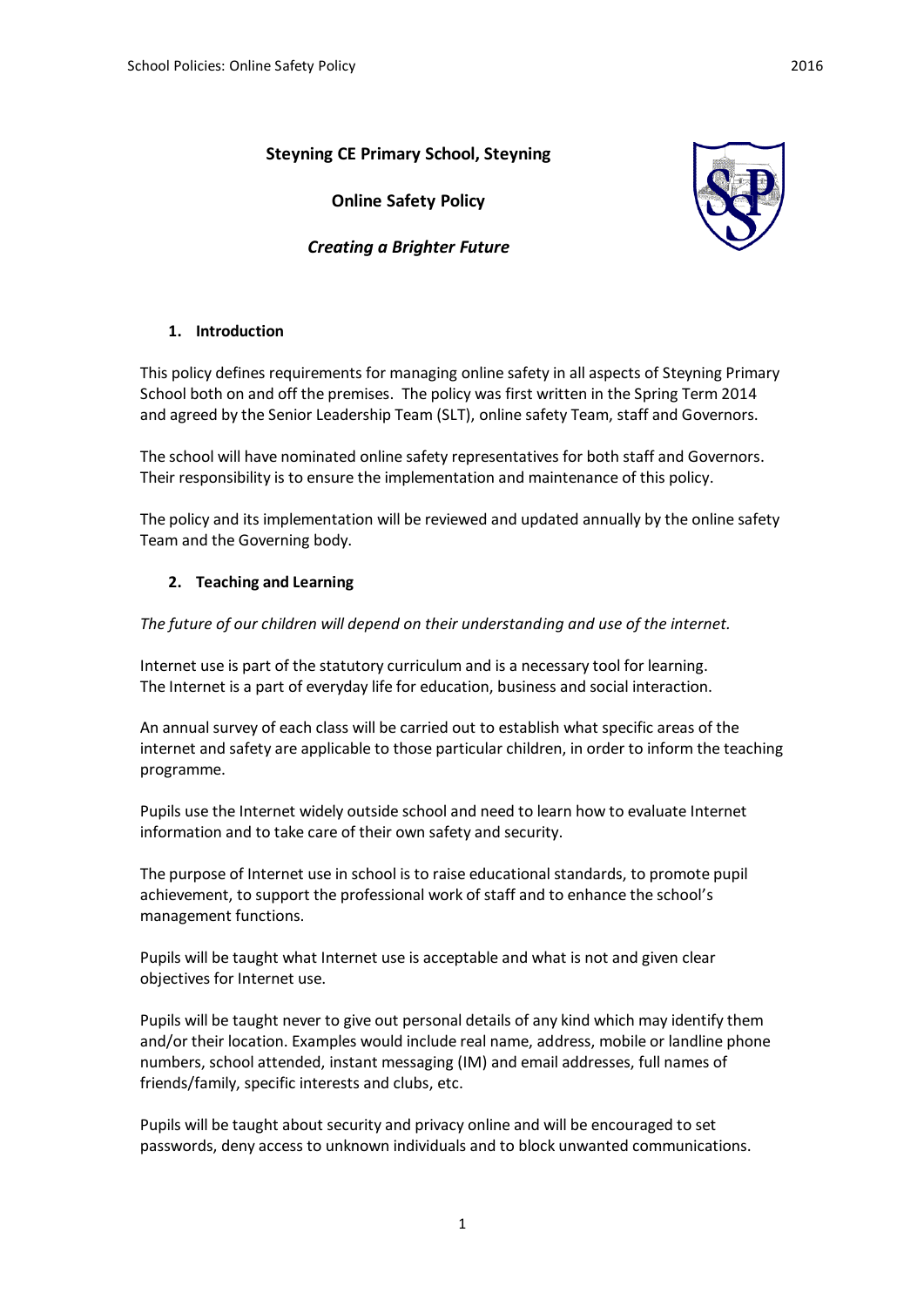Pupils will be encouraged to approve and invite known friends only on social networking sites and to deny access to others by making profiles private.

Pupils will be taught to be critically aware of the materials they read and shown how to validate information before accepting its accuracy. Pupils will use age-appropriate tools to research Internet content.

The evaluation of online materials is a part of teaching and learning in every subject and will be viewed as a whole-school requirement across the curriculum.

## **3. Acceptable Use - Within School**

Networked resources, including Internet access, are potentially available to all pupils and staff in the school as well as regular helpers. All users are required to follow the conditions laid down in the signed agreement form for adults and pupils. See Appendix 1 and 2.

Any breach of these conditions may lead to withdrawal of the user's access and in some circumstances could lead to criminal prosecution. Any breach of the conditions will also be considered a disciplinary matter.

These networked resources are intended for educational purposes, and may only be used for legal activities consistent with the rules of the school. Any expression of a personal view about the school or County Council matters in any electronic form of communication must be endorsed to that effect. Any use of the network that would bring the name of the school or County Council into disrepute is not allowed.

The school expects that staff will use new technologies as appropriate within the curriculum and that staff will provide guidance and instruction to pupils in the use of such resources. Independent pupil use of the Internet or the school's Intranet is not allowed. All computer systems will be regularly monitored to ensure that they are being used responsibly.

All websites used within school or recommended for use outside of school will be checked prior to use to ensure suitability.

## **3.1 Personal responsibility**

Access to the networked resources is a privilege, not a right. Users are responsible for their behaviour and communications. Adults and pupils will be expected to use the resources for the purpose for which they are made available. Users will accept personal responsibility for reporting any misuse of the network to the schools online safety representative or Head Teacher.

Users are expected to utilise the network in a responsible manner. It is not possible to set hard and fast rules about what is and what is not acceptable but guidelines are given in the agreement forms (Appendix 1 and 2) which must be signed by adults and pupils.

## **4. School Management Information Systems**

### **4.1 Local Area Network LAN**

Servers will be located securely and physical access restricted.

The server operating system must be secured and kept up to date.

Virus protection for the whole network must be installed and current.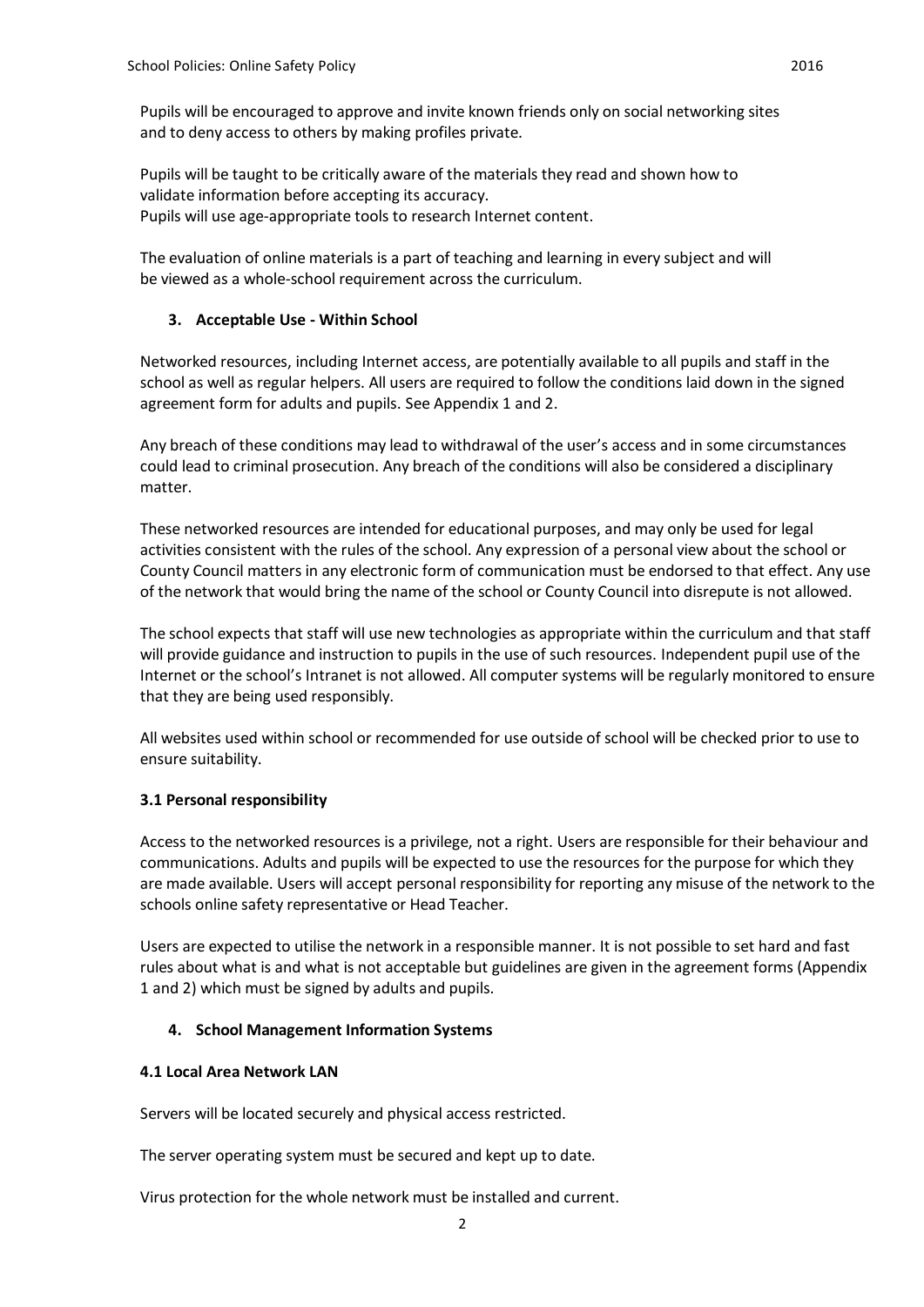Access by wireless devices must be proactively managed and secured with a minimum of WPA2 encryption.

Passwords for the children are unique, and randomly generated through DB Primary.

Passwords should never be shared with anyone else.

Passwords should not be written down in view of other people.

The use of user logins and passwords to access the school network will be enforced.

#### **4.2 email**

Children's internet based communication within school will be through their DB Primary accounts, which are only usable internally. Any external communication will be through DB Primary's 'SafeMail' system which is controlled by the teachers.

Pupils and parents/carers will only use official school provided email accounts to communicate with staff.

Children's access in school to external personal email accounts will be blocked.

#### **4.3 School Website and Virtual Learning Environment (VLE)**

The contact details on the website will be the school address, email and telephone number. Staff or pupils' personal information will not be published.

Team Leaders will take overall editorial responsibility for online content published by the school and will ensure that content published is accurate and appropriate.

The school website will comply with intellectual property rights, privacy policies and copyright.

Staff will routinely monitor the usage of the VLE by pupils and staff in all areas, in particular message and communication tools and publishing facilities.

Pupils/staff will be advised about acceptable conduct and use when using the VLE.

Areas of VLE used by children for their school work will only be accessible by pupils and teachers. Parents/carers can view the VLE with limited/relevant access.

All users will be mindful of copyright issues and will only upload appropriate content onto the VLE.

When staff, pupils, etc. leave the school their account will be disabled.

Any concerns about content of the VLE will be referred to the staff online safety representative.

A visitor may be invited onto the VLE by the VLE administrator; in this case, there may be an agreed focus or a limited time slot.

### **4.5 Use of Digital Images/Video**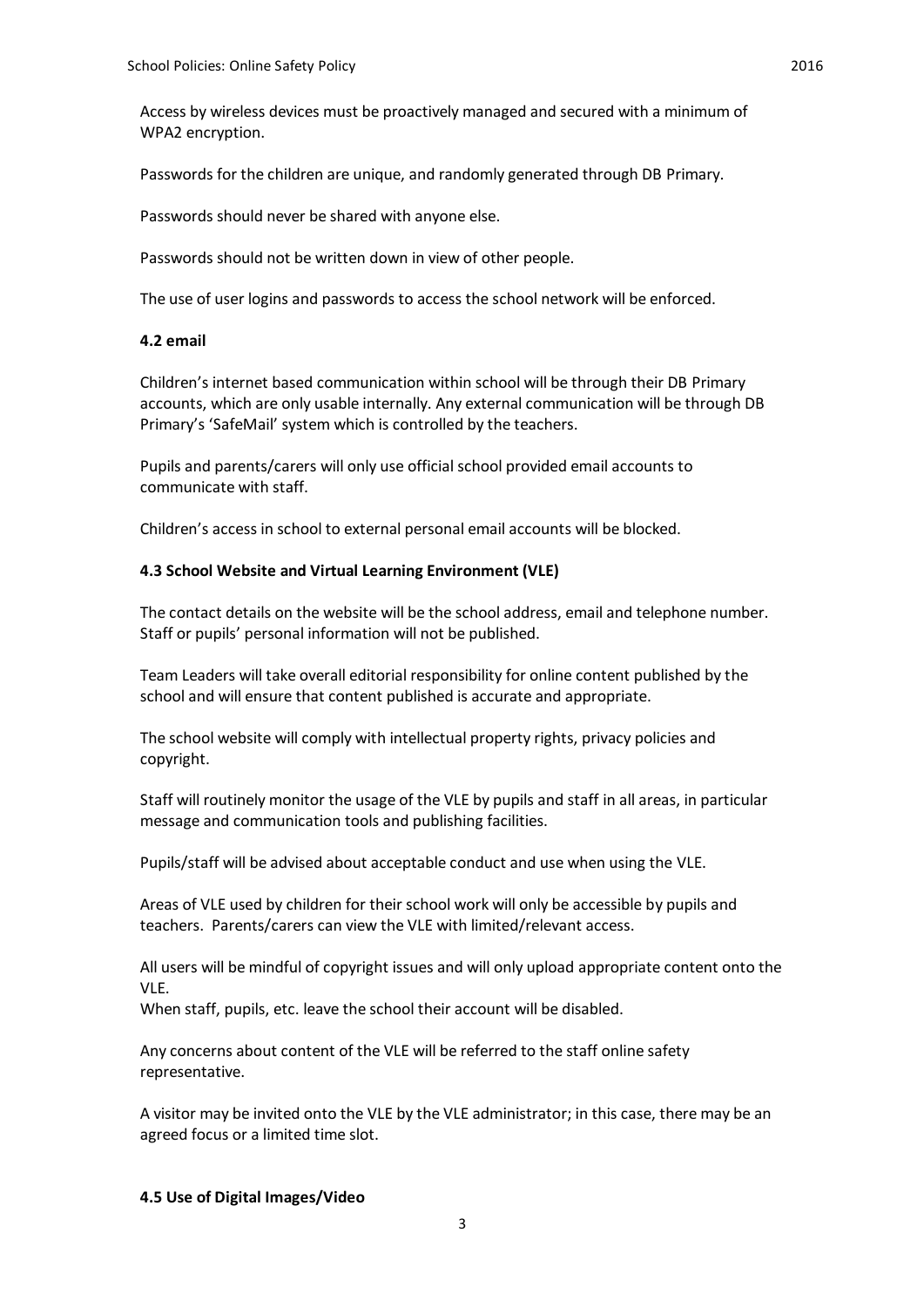Use of *personal* cameras/phones/tablets by staff within school is not permitted.

Written permission from parents or carers will be obtained before photographs of pupils are published.

When a parent does not agree to their child's photograph being used, the Head Teacher/online safety representative must inform staff, and staff must make every effort to comply.

Any images of a young person, who is under a court order, will not be recorded and published without explicit consent.

Pupil's names will not be displayed with images. This includes photographs, videos, TV presentations, web pages and the press, etc. Where named images must be used then specific written permission from Parent's or Guardian's must be obtained in order to comply with the Data Protection Act 1998.

The recording of images of children participating in extra-curricular events that are taken for personal use are exempt from the Data Protection Act. These include uses such as parents taking photographs of Sports Day or a grandfather videoing a school nativity.

Staff will monitor the use of cameras and anyone behaving inappropriately at extracurricular events. If there are concerns, the Head Teacher can require the person to cease using the camera or leave the premises.

All children featured will be appropriately dressed with outer clothing garments covering their torso from at least the bottom of their neck to their thighs, (i.e. a minimum of vest/shirt and shorts).

The photograph should ideally focus on the activity and where possible images will be recorded in small groups.

The Head Teacher will take overall editorial responsibility and ensure that content is accurate and appropriate.

### **4.6 Social Networking, Social Media and Personal Publishing (in school)**

The school will control access to social media and social networking sites.

Staff wishing to use Social Media tools with students as part of the curriculum will risk assess the sites before use and check the sites terms and conditions to ensure the site is age appropriate.

Staff will obtain documented consent from the Senior Leadership Team before using Social Media tools in the classroom.

If used, personal publishing will be taught via age appropriate sites that are suitable for educational purposes. They will be moderated by the school where possible.

Concerns regarding pupils' use of social networking, social media and personal publishing sites (in or out of school) will be raised with their parents/carers, particularly when concerning pupils underage use of sites.

### **4.7 Filtering**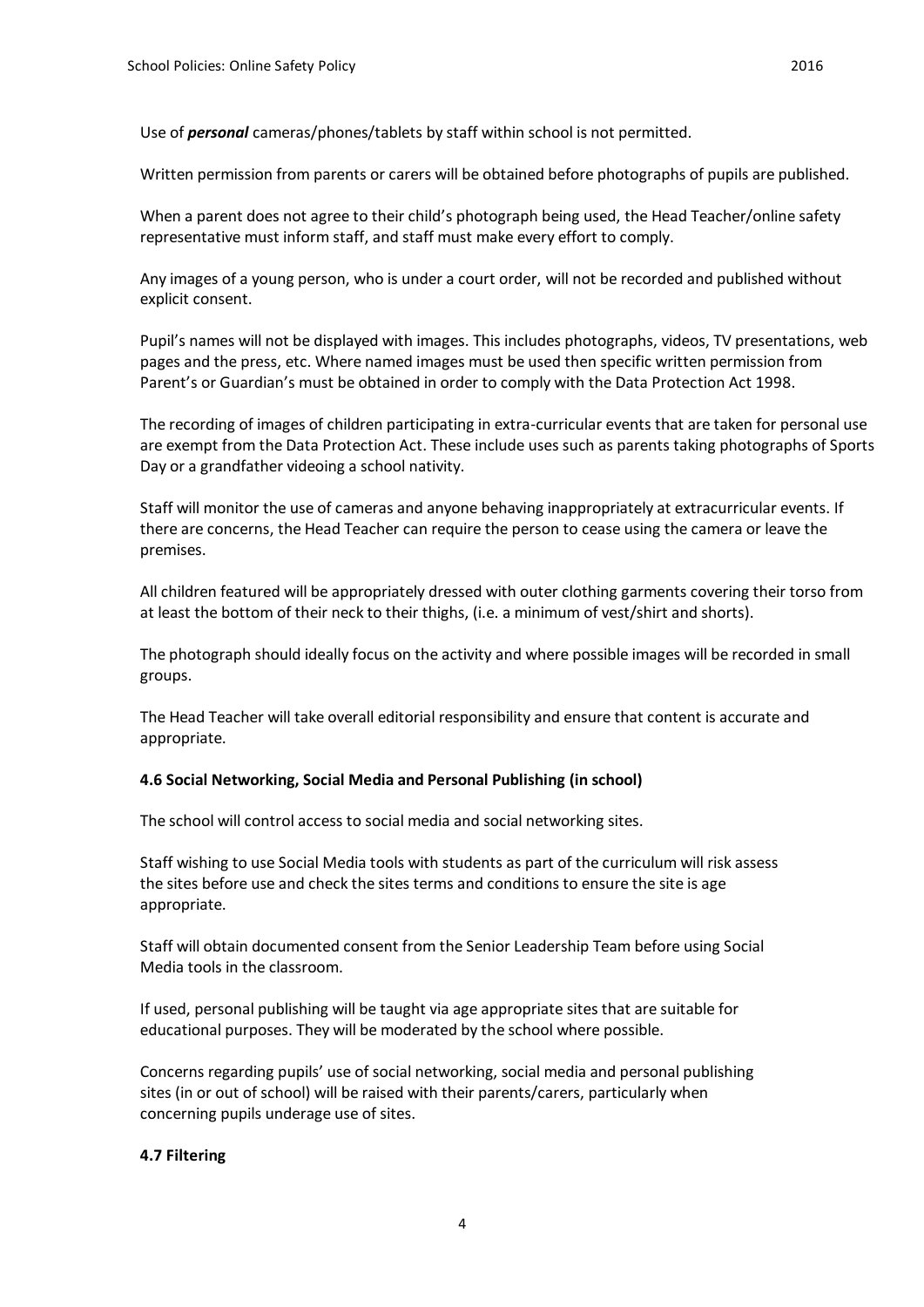The school's broadband access is automatically filtered by the schools ISP. The school has the ability to unblock particular sites as agreed by the Head Teacher.

If staff or pupils discover unsuitable sites, the URL will be reported to the online safety representative who will then record the incident and escalate the concern as appropriate.

Any material that the school believes is illegal will be reported to the Police.

## **4.8 Other Internet Based Applications e.g. forums, video conferencing etc.**

Any devices or applications outside of normal network use will be discussed and approved by the online safety representative prior to any use. All risks against benefits will be assessed and if considered necessary the Head Teacher's approval will be sought.

## **4.9 Data Protection**

All Personal Data held will be held in accordance with the Data Protection Act 1998 and should be:

- **Processed fairly and lawfully**
- **Processed for specified purposes**
- Adequate, relevant and not excessive
- Accurate and up-to-date
- Held no longer than is necessary
- **Processed in line with individual's rights**
- Kept secure
- **Transferred only to other countries with suitable security measures.**

Any information stored on removable media (USB sticks, etc.) should be encrypted.

### **4.10 Services**

There will be no warranties of any kind, whether expressed or implied, for the network service offered by the school. The school will not be responsible for any damages suffered while on the system. These damages include loss of data as a result of delays, non-deliveries, or service interruptions caused by the system or human errors / omissions. Use of any information obtained via the network is at the user's risk.

### **4.11 Network Security**

Users are expected to inform the network administrator or the Head Teacher immediately a security problem is identified. Users will not demonstrate problems to other users. Users will login with their own user ID and password, where applicable, and will not share this information with others. Users identified as a security risk will be denied access to the network.

## **4.12 Physical Security**

Staff users are expected to ensure that portable ICT equipment such as laptops, digital still and video cameras will be securely locked away during school holidays and open school events, e.g. Christmas Fair.

Digital cameras and other portable ICT equipment will be placed in a secured cupboard when not in use and switched off at the end of each day. Staff should ensure that classroom blinds are lowered at the end of each day. Portable ICT equipment should be security coded.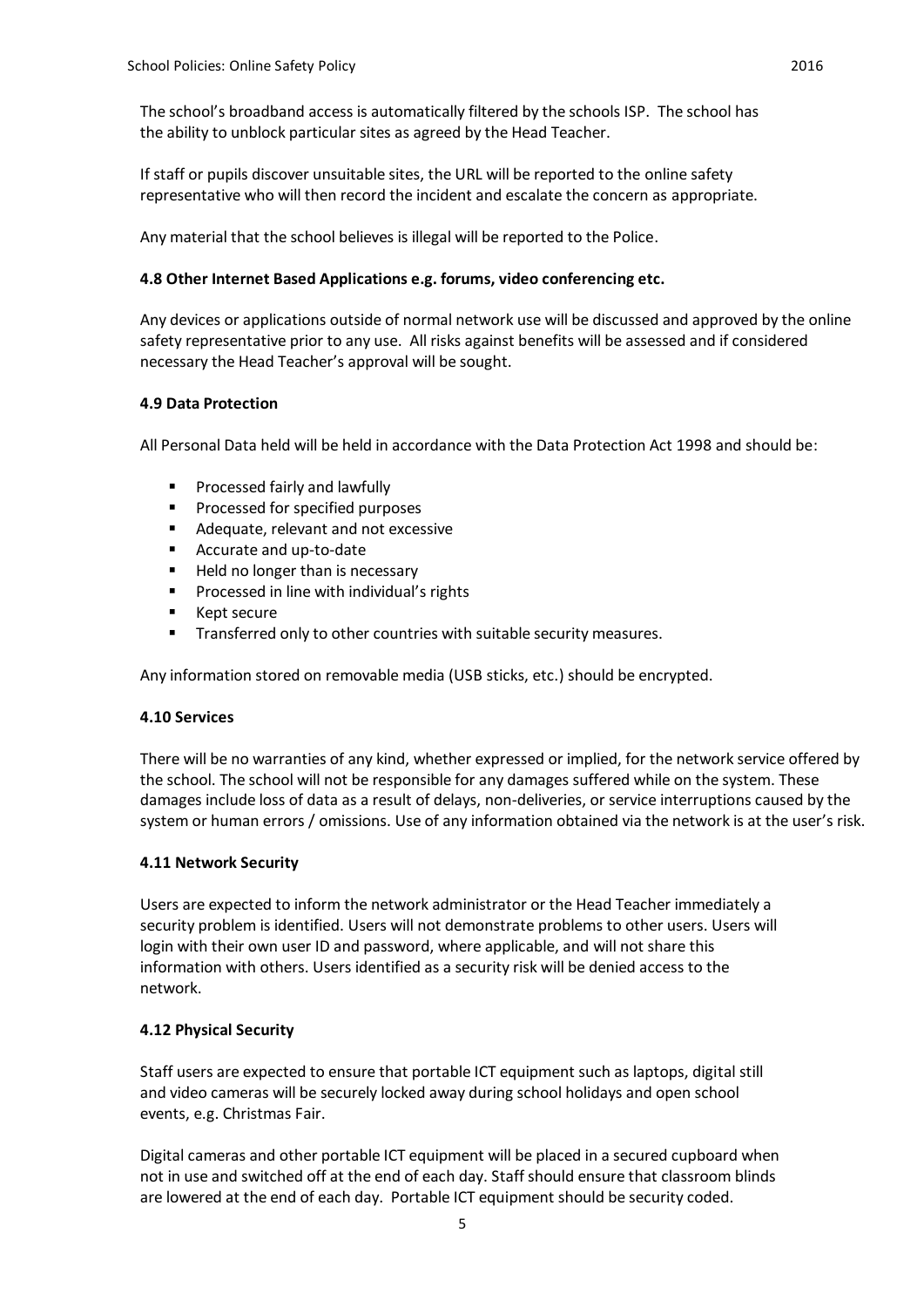Any malicious attempt to harm or destroy any equipment or data of another user or network connected to the school system will result in loss of access, disciplinary action and, if appropriate, legal referral. This includes the creation or uploading of computer viruses; the use of software from unauthorised sources is prohibited. Any software to be installed on the school network will be authorised by the Subject Leader and Network Administrator.

## **5. Risk and Incident Management**

## **5.1 Risk**

The school will take all reasonable precautions to ensure that users access only appropriate material. However, due to the global and connected nature of Internet content, it is not possible to guarantee that access to unsuitable material will never occur via a school computer. Neither the school nor WSCC can accept liability for the material accessed, or any consequences resulting from Internet use.

## **5.2 Incidents**

All members of the school community will be informed about the process for reporting online safety concerns, such as breaches of filtering, cyber bullying, illegal content, etc.

The online safety representative will record all reported incidents and actions taken in the School online safety incident log and/or the Class Behaviour Log.

The designated Child Protection Officer will be informed of any online safety incidents involving Child Protection concerns, which will then be escalated appropriately.

The school will manage online safety incidents in accordance with the school discipline/ behaviour policy where appropriate.

The school will inform parents/carers of any incidents or concerns as and when required.

After any investigations are completed, the school will debrief, identify lessons learnt and implement any changes required.

Where there is cause for concern or fear that illegal activity has taken place or is taking place then the school will contact the Children's Safeguard Team and the Police.

If the school is unsure how to proceed with any incidents or concern, then the incident may be escalated to the Area Children's Officer or the County online safety Officer.

Any incidents regarding staff misuse will be reported to the Head Teacher.

### **5.3 Cyber bullying**

At Steyning Primary School we define cyber bullying as "The use of Information Communication Technology, particularly mobile phones and the internet to deliberately hurt or upset someone".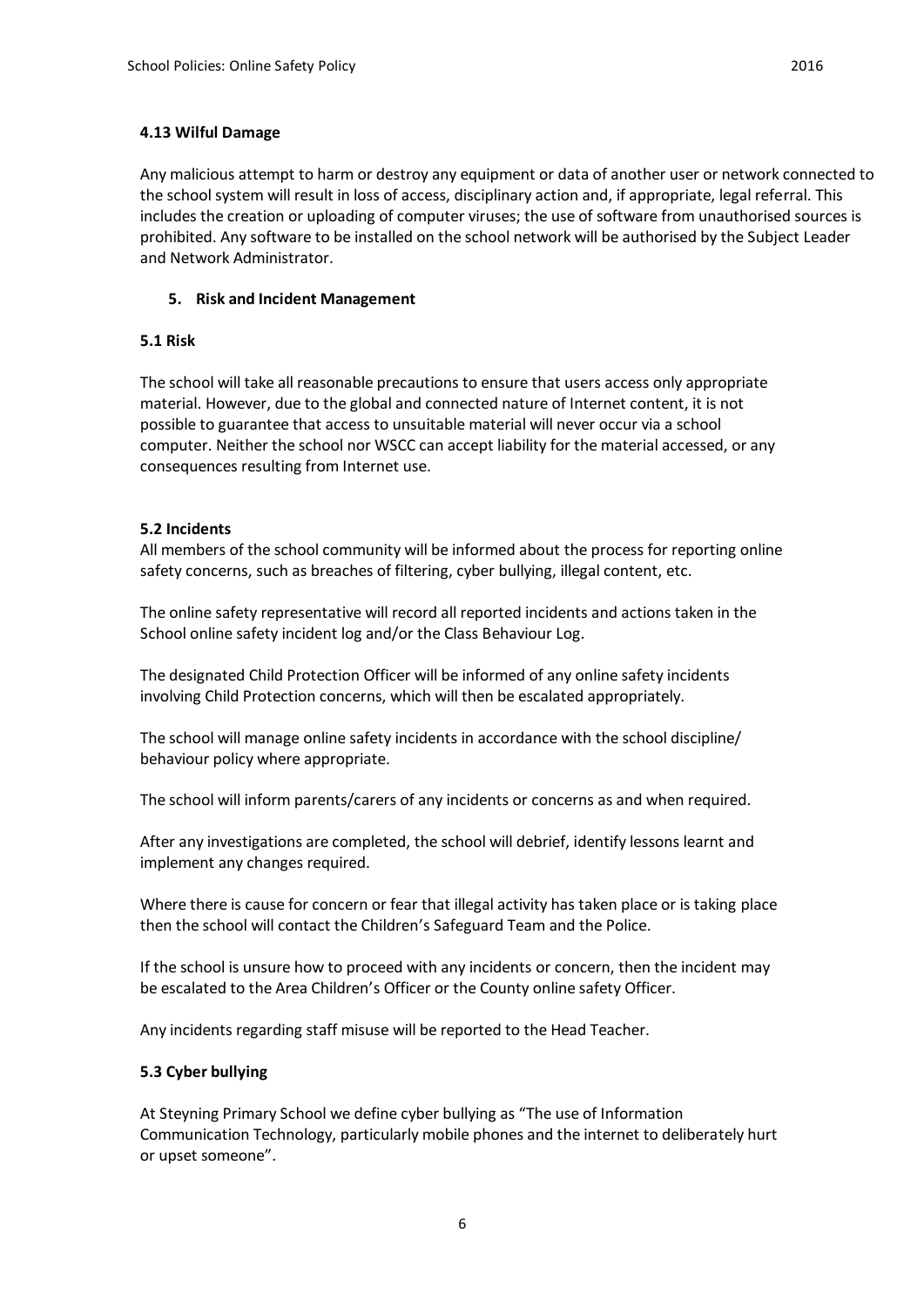Cyber bullying (along with all other forms of bullying) of any member of the school community will not be tolerated. Full details are set out in the school's policies on antibullying and behaviour.

There are clear procedures in place to support anyone in the school community affected by any type of bullying.

All incidents of cyber bullying reported to the school will be recorded.

There will be clear procedures in place to investigate incidents or allegations of cyber bullying.

Pupils, staff and parents/carers will be advised to keep a record of the bullying as evidence.

The school will take steps to identify the bully, where possible and appropriate. This may include examining school system logs, identifying and interviewing possible witnesses, and contacting the service provider and the police, if necessary.

## **6. Personal Devices**

## **6.1 Mobile Phones and Other Connected Devices**

Children are not permitted to use mobile phones or other connected devices (internet enabled) within school.

Mobile phones carried by staff during teaching hours will be muted to silent or switched off and will not be used.

Staff are free to use mobile phones in school outside of teaching hours.

The sending of abusive or inappropriate messages or other content to staff or pupils is forbidden by any member of the school community and any breaches will be dealt with as part of the school discipline/behaviour policy.

Staff are not permitted to use their own personal phones or devices for contacting children, young people and their families within or outside of the school setting in a professional capacity. An exception will be when staff need to contact families during school residential trips or visits.

If members of staff have a reason to allow children to use mobile phones or personal devices as part of an educational activity then it will only take place when approved by the Senior Leadership Team.

Staff will not use mobile phones to take photos or videos of pupils and will only use workprovided equipment for this purpose.

If a member of staff breaches the school policy then disciplinary action may be taken.

### **6.2 Social Networking, Social Media and Personal Publishing (outside school)**

All members of the school community are advised not to publish specific and detailed private thoughts, especially those that may be considered threatening, hurtful or defamatory.